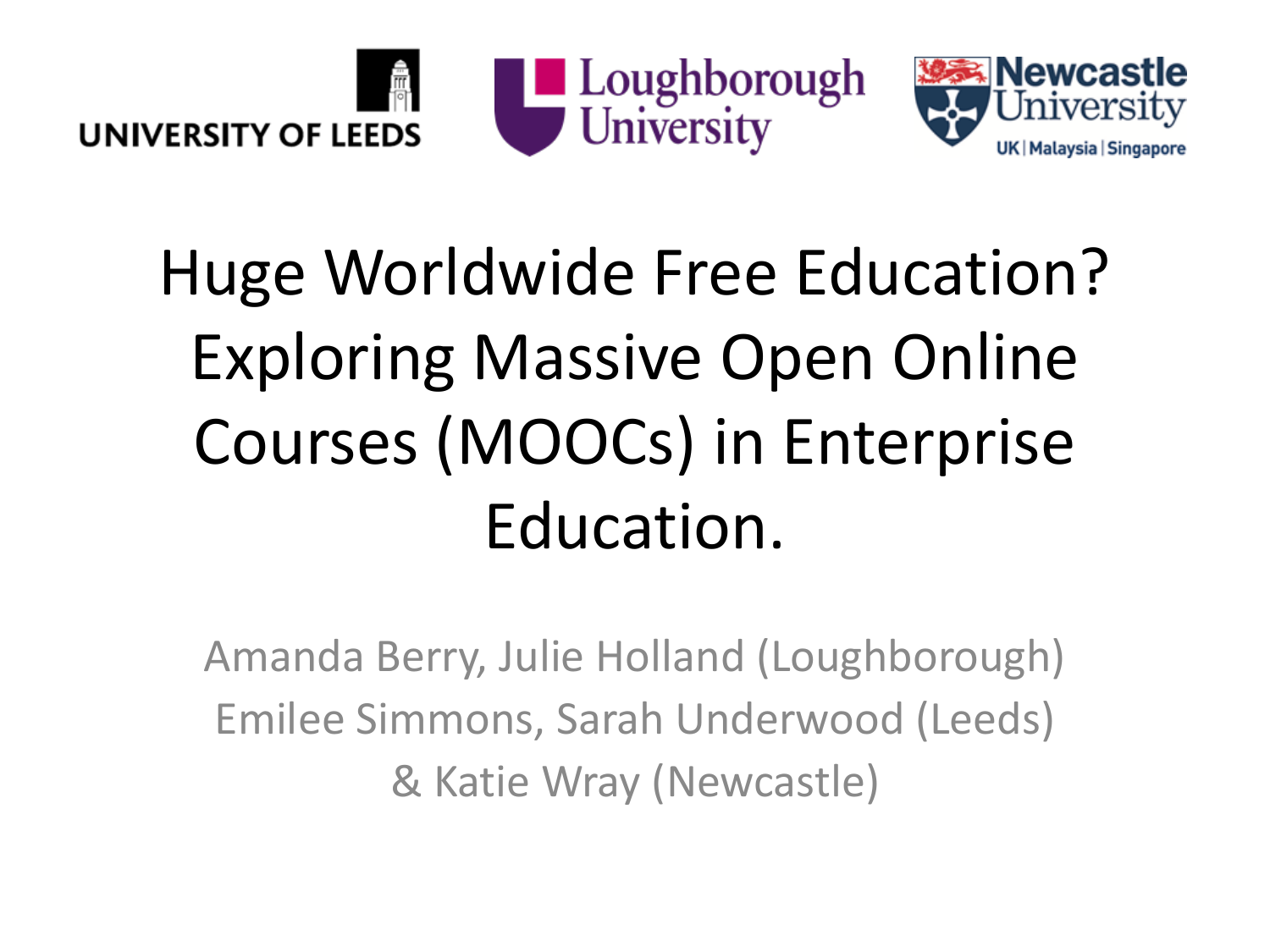

#### Sharing our experience of **MOOCs**

| Why?                                    | <b>REACH OUT, CREATION OF E-RESOURCE</b>                                 |
|-----------------------------------------|--------------------------------------------------------------------------|
| <b>Statistics</b>                       | $~$ ~14,000 joiners, ~4,000 learners                                     |
| <b>Purpose it achieved</b>              | Excellent e-resource, inspired some<br>learners                          |
| <b>Implications for educators</b>       | Raised profile, increased workload                                       |
| Implications for future online learning | more time and commitment from staff,<br>needs careful project management |
| Are MOOCs 'education'?                  | Depends on the participant                                               |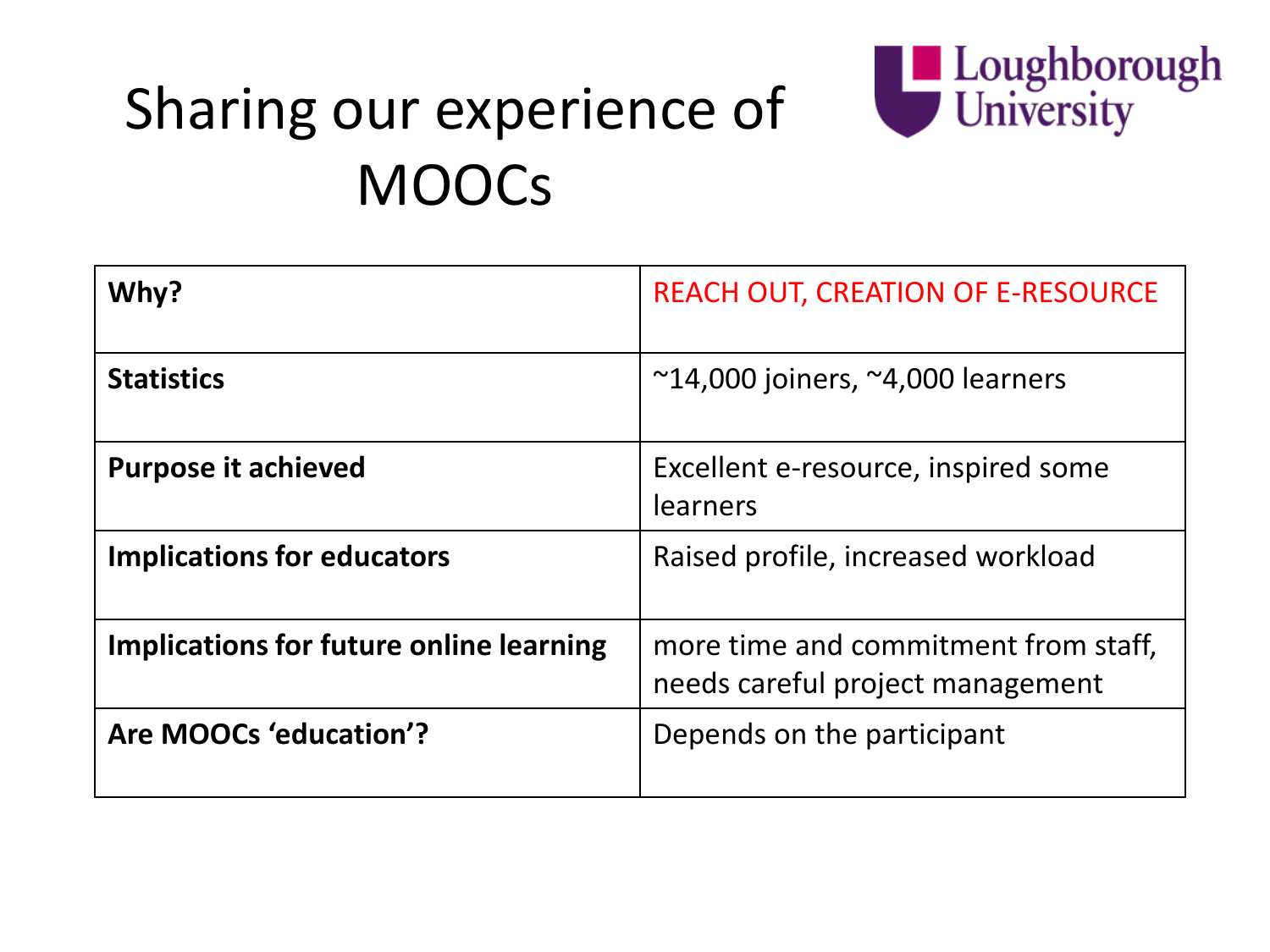

#### Loughborough MOOC **Innovation & Enterprise**

#### **How?**

- Aimed at foundation level/first year undergraduates
- 6 week course (launched 14 April 2014)
- 137 countries
- USP a new model for the innovation as a process
- Outcome for learners
	- Gives learners an academic understanding of innovation, enterprise & entrepreneurship
	- Gives learners the opportunity to come up with and assess their own business idea – produce a mini-business plan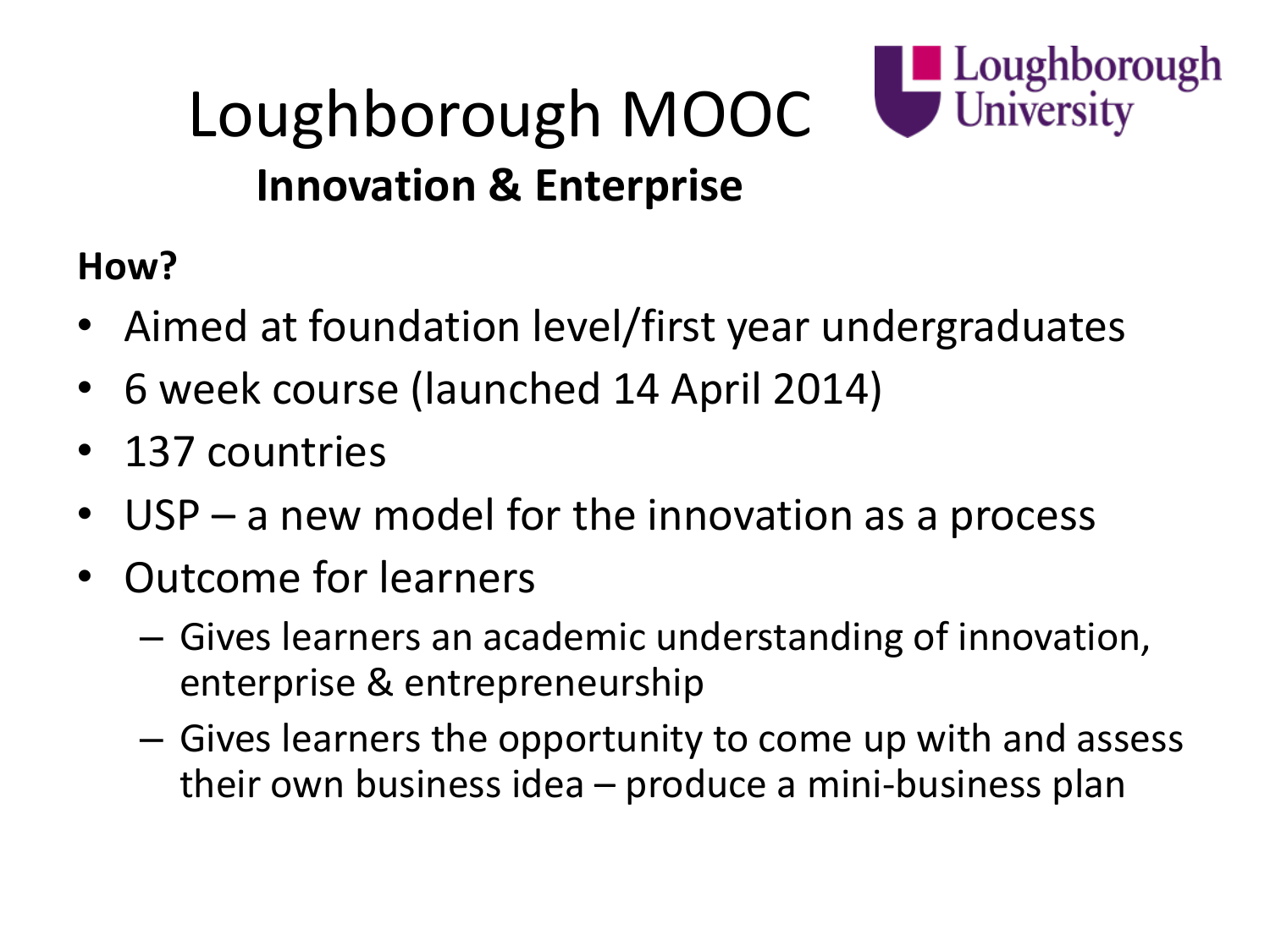

### Julie & Amanda's Formula

# **Education by a MOOC + Learner Engagement =/≠ Impact**

How will we ever know?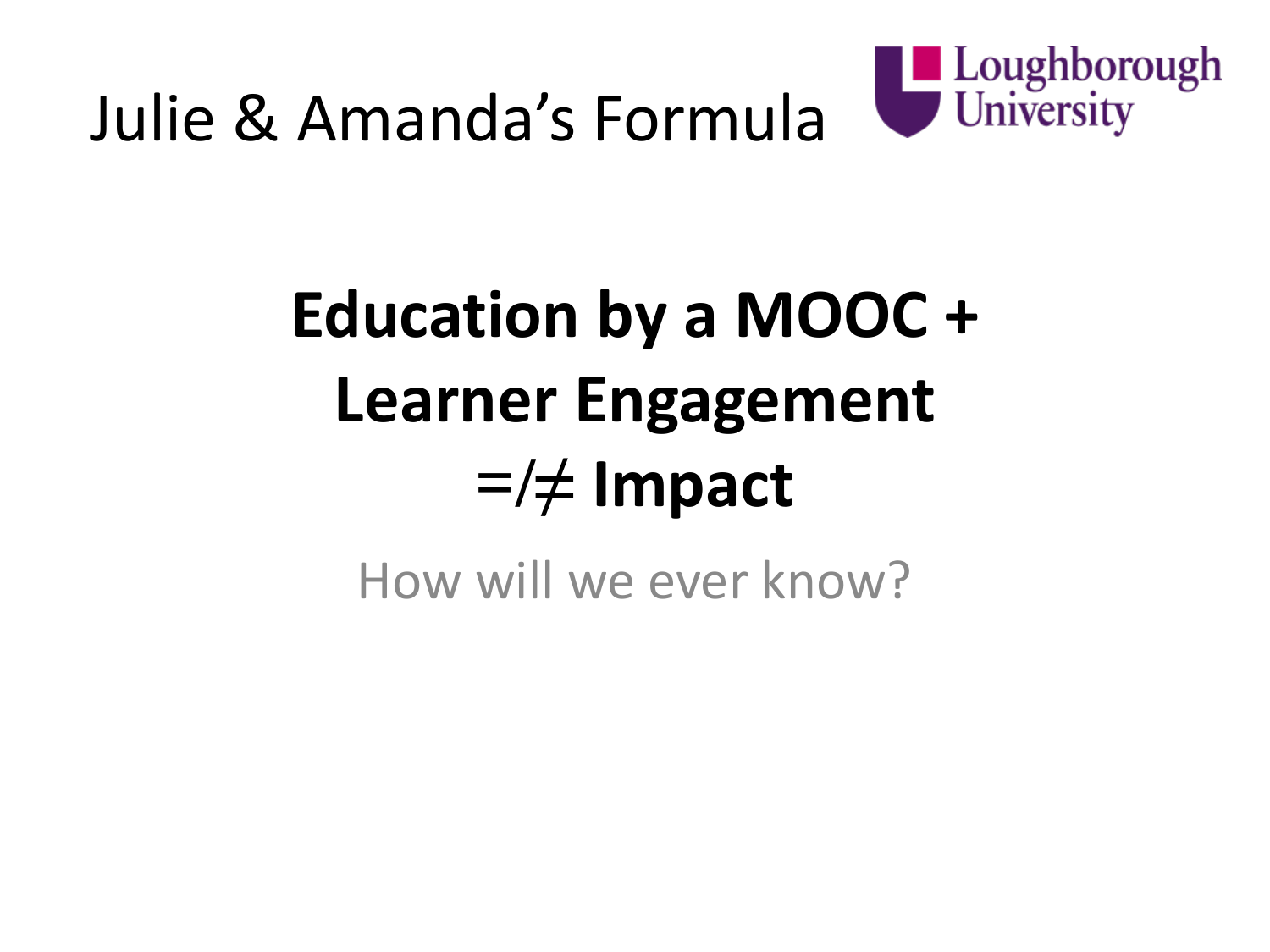

### Sharing our experience of **MOOCs**

| Why?                                    | <b>ENABLING MORE INTERACTIVE AND</b><br><b>ENGAGING ENTERPRISE EDUCATION TO</b><br><b>BE DELIVERED IN SCHOOLS</b> |
|-----------------------------------------|-------------------------------------------------------------------------------------------------------------------|
| <b>Statistics</b>                       | 12,892 participants, 80% active learners                                                                          |
| <b>Purpose it achieved</b>              | The start of a collaboration, rather than<br>a straightforward solution                                           |
| <b>Implications for educators</b>       | Possibility for bridging the gap between<br>FE & HE                                                               |
| Implications for future online learning | MOOCs as access to previously<br>restricted knowledge/experience                                                  |
| Are MOOCs 'education'?                  | Only as good as the technology                                                                                    |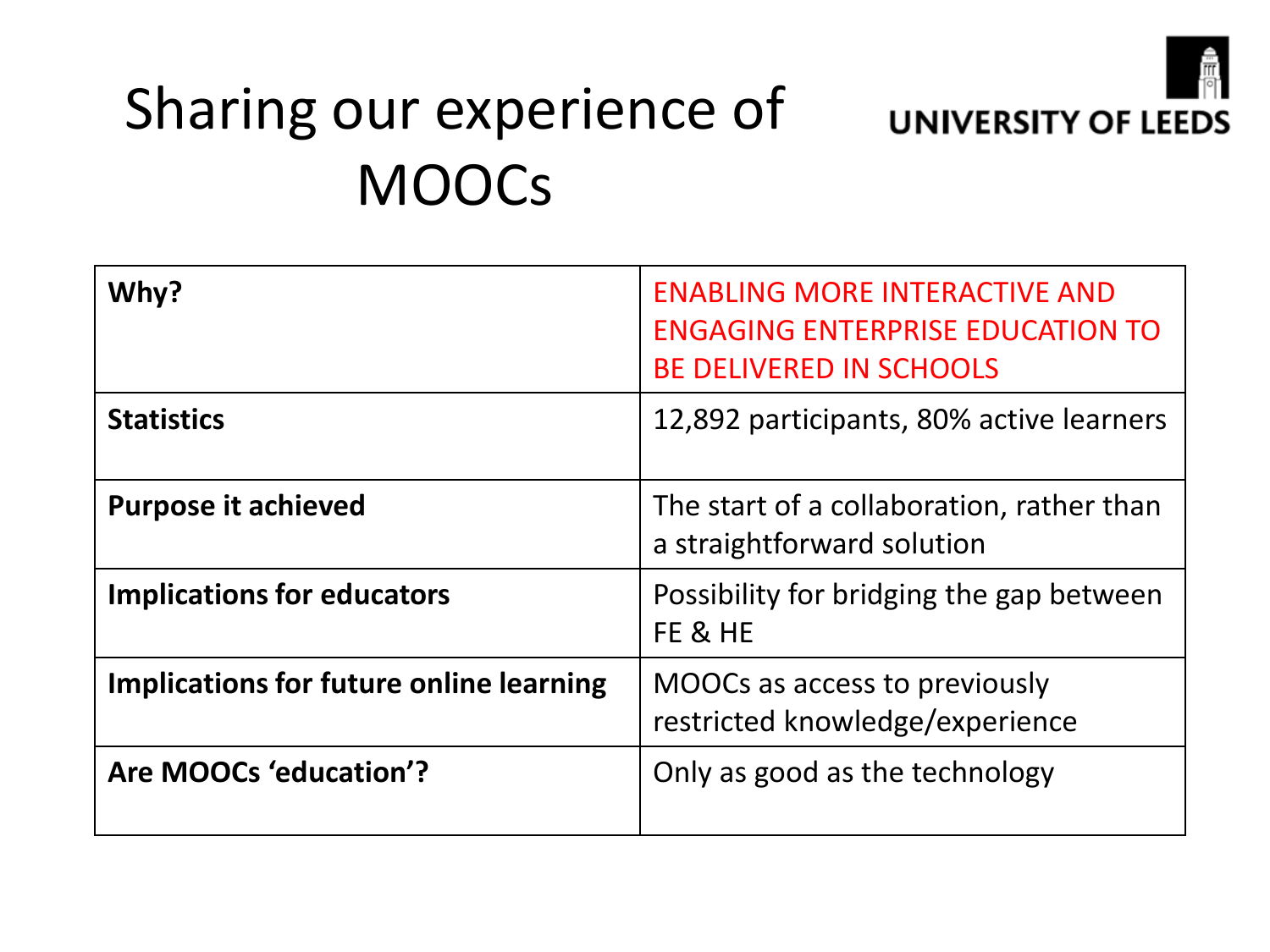

**How?**



**Starting a business: realise your vision;** Explore the complexities of starting a business; an **UNIVERSITY OF LEEDS** interactive course led by inspirational academics, entrepreneurs and advisers.<br>  $\vec{r}$  and  $\vec{r}$  and  $\vec{r}$  and  $\vec{r}$  and  $\vec{r}$  and  $\vec{r}$  and  $\vec{r}$ Develop **Theory** Participant journey Content<br>Quiz Vote<br>Reveal Discussion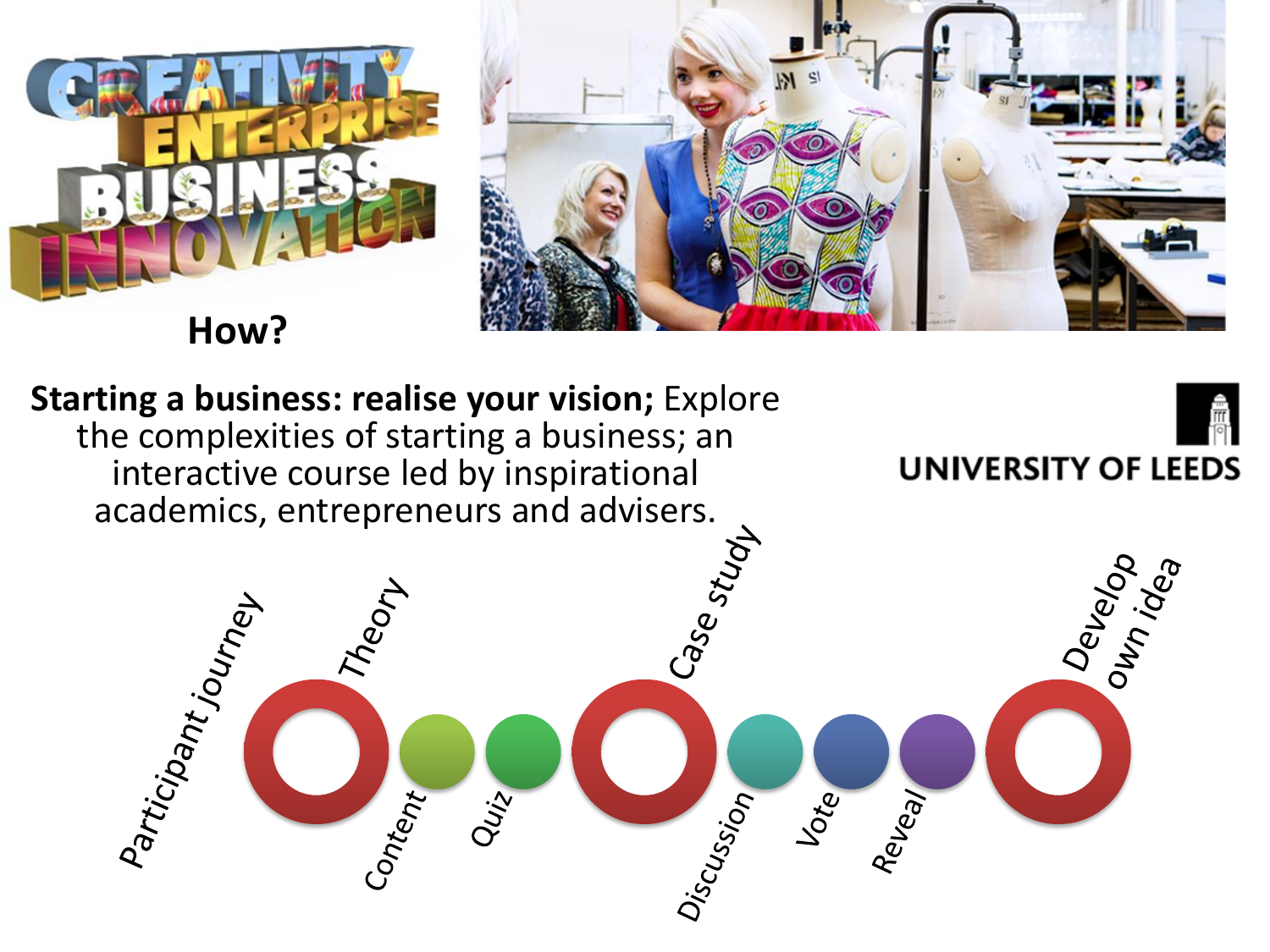

# **Open Education + Supported Engagement = Meaningful Impact**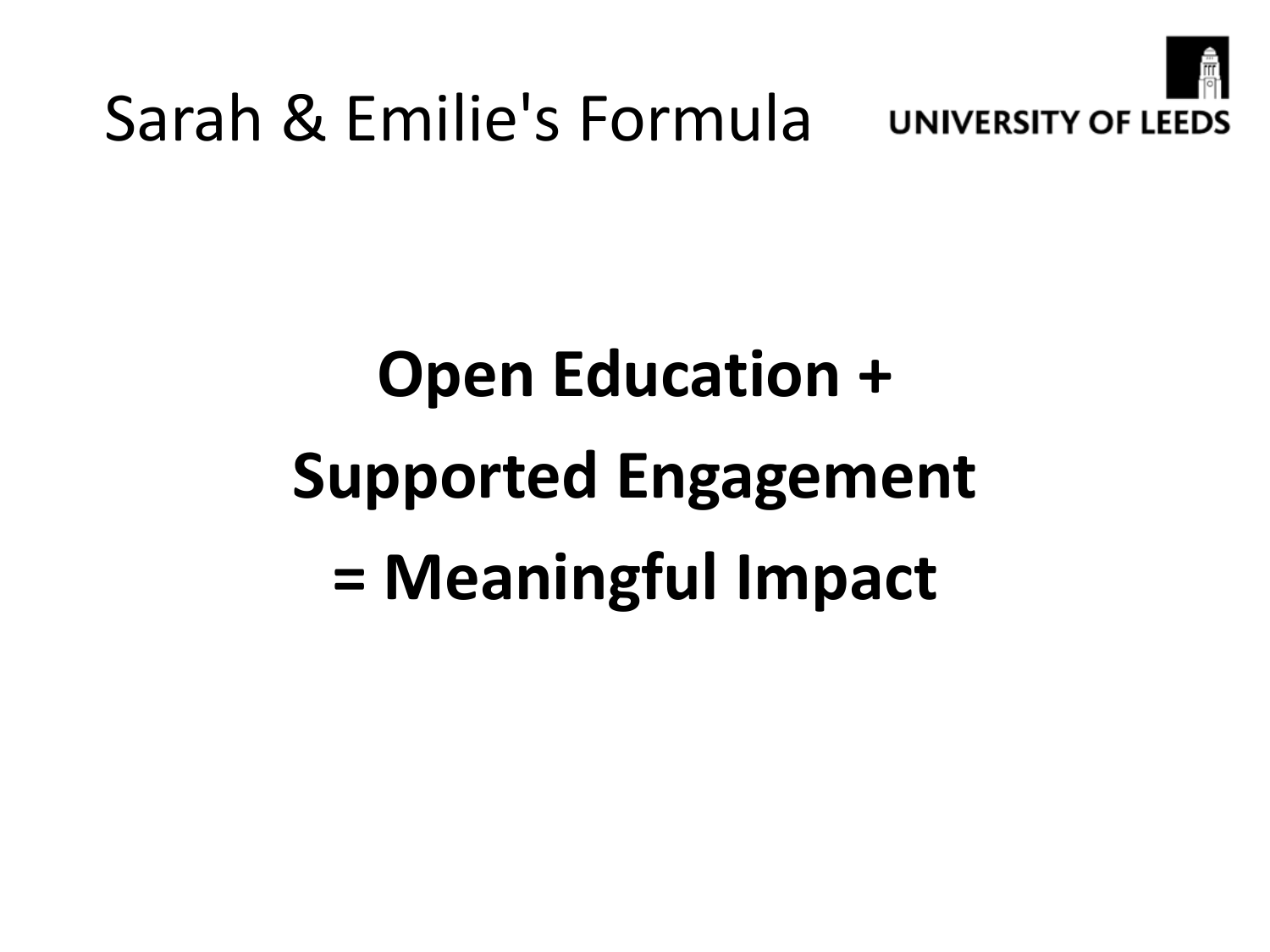

### Sharing our experience of **MOOCs**

| Why?                                    | CAPACITY BUILDING, PROFILE RAISING,<br><b>CIVIC RESPONSIBILITY</b> |
|-----------------------------------------|--------------------------------------------------------------------|
| <b>Statistics</b>                       | 5,000 Learner target, International<br>reach                       |
| <b>Purpose it achieved</b>              | To be seen                                                         |
| <b>Implications for educators</b>       | Peer esteem, and distillation of<br>education                      |
| Implications for future online learning | Resources, takes longer than you<br>thought!                       |
| Are MOOCs 'education'?                  | A 'call' to education                                              |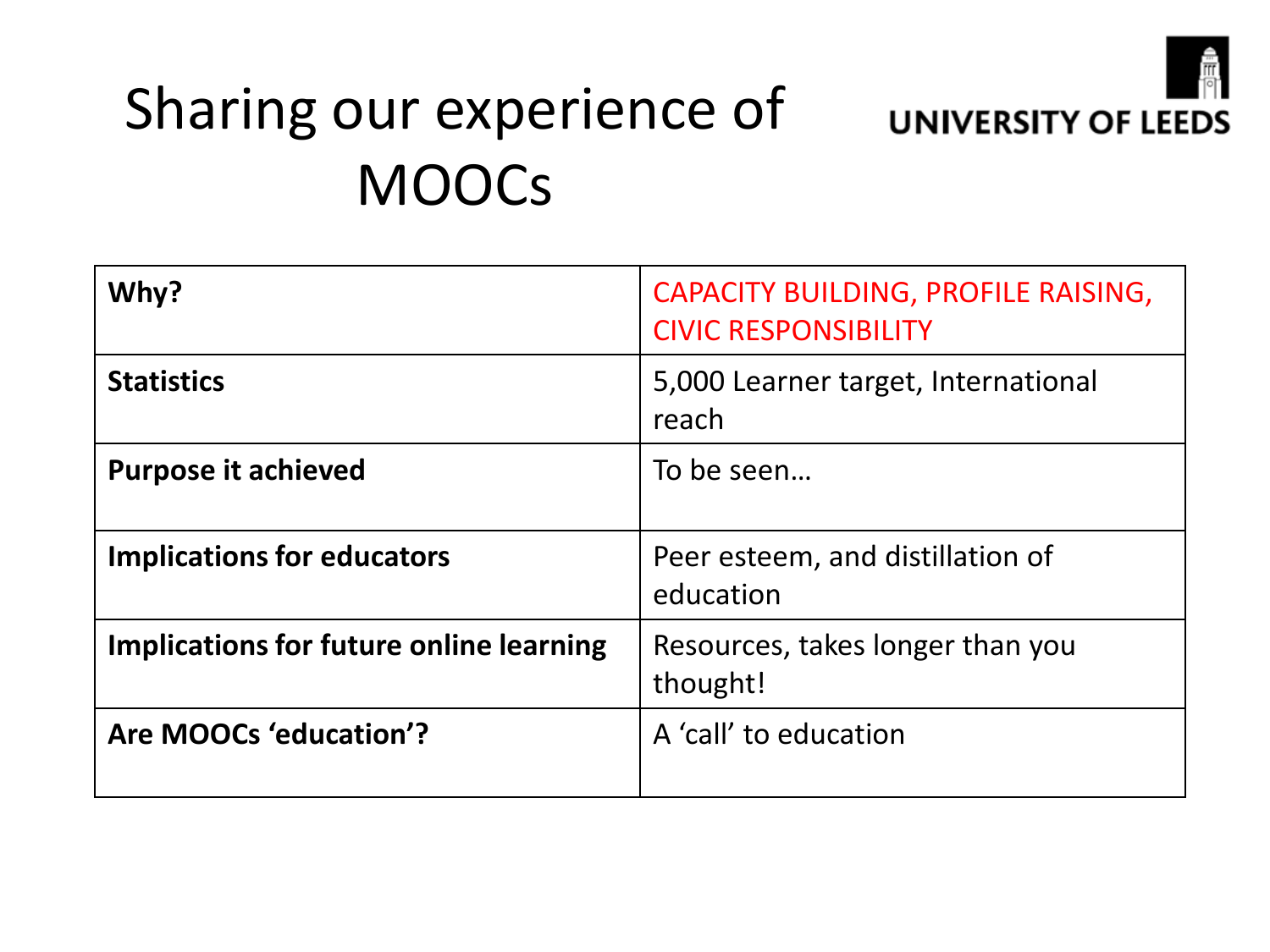## Newcastle MOOC



**Unlocking the Entrepreneur Inside:** Draw on your experience to find inspiration, and make your ideas tangible by sharing with other enterprising thinkers and doers.

#### **How?**

- 4 weeks, 3 hours per week. Level 0. (start date 23rd March 2015)
- USP: Problem-based and insight-led approach to understanding the entrepreneurial thinking-process.

#### **Intended Outcomes:**

- Articulating valuable ideas
- Recognise a focus for skills, experience and passions and apply this to ideas
- Critically apply business models to ideas and interpret these in your own context
- Express feedback constructively and evaluate feedback on your own ideas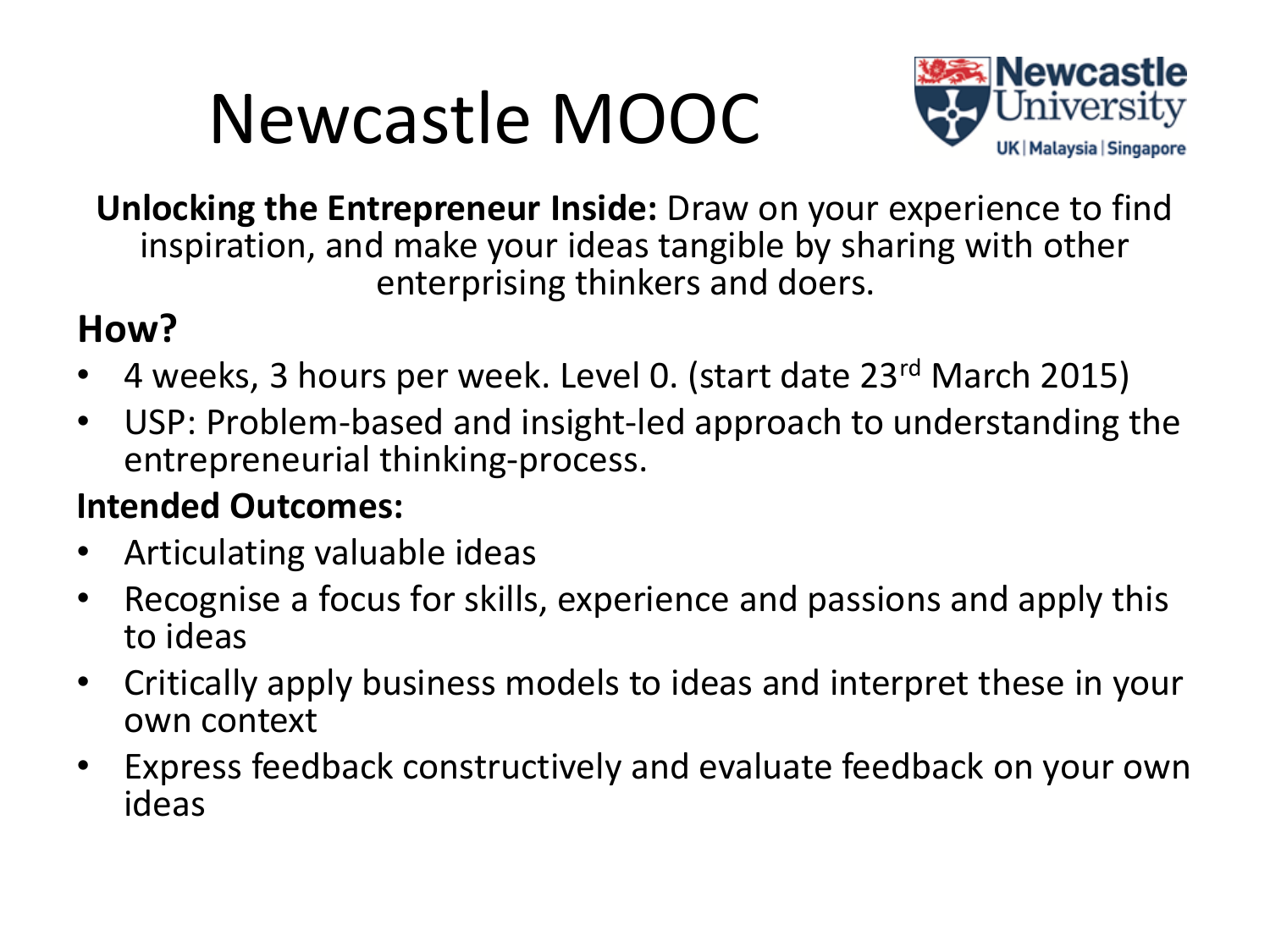### Katie's Formula



# **Independent Education + Enhanced Engagement = Sustainable Impact**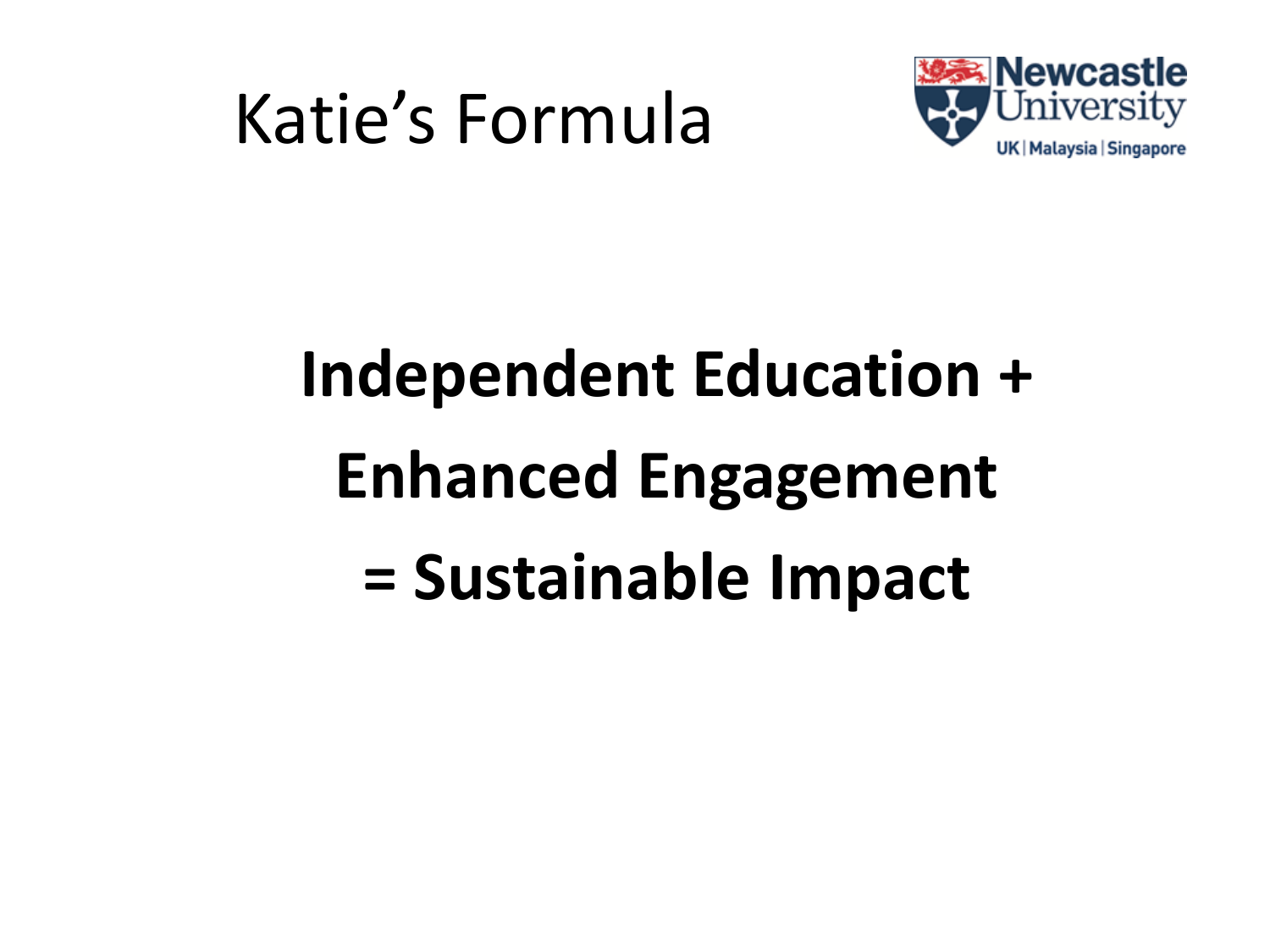## Prevailing myths & preconceptions

- MOOCs predominantly appeal to those without formal education (actually over 70% of participants have a 1st degree)
- That they are cheaper/use less staff time to run than face-to-face classes
- MOOCs can be designed to appeal to everyone (prevailing message from the day was that you need to identify a key group/market segment and focus on them in order to increase engagement)

• …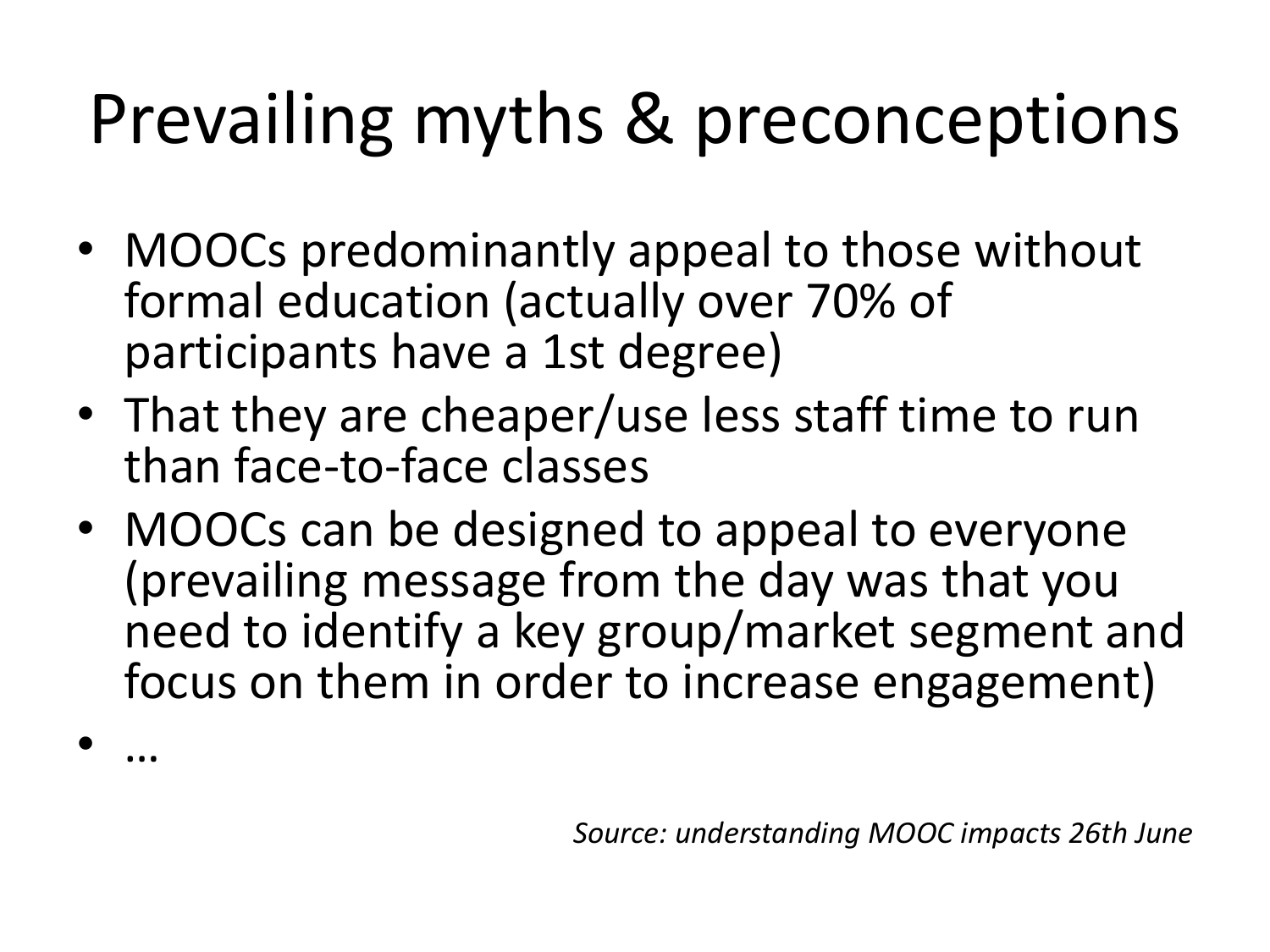## Why SHOULD we be developing Enterprise MOOCs?

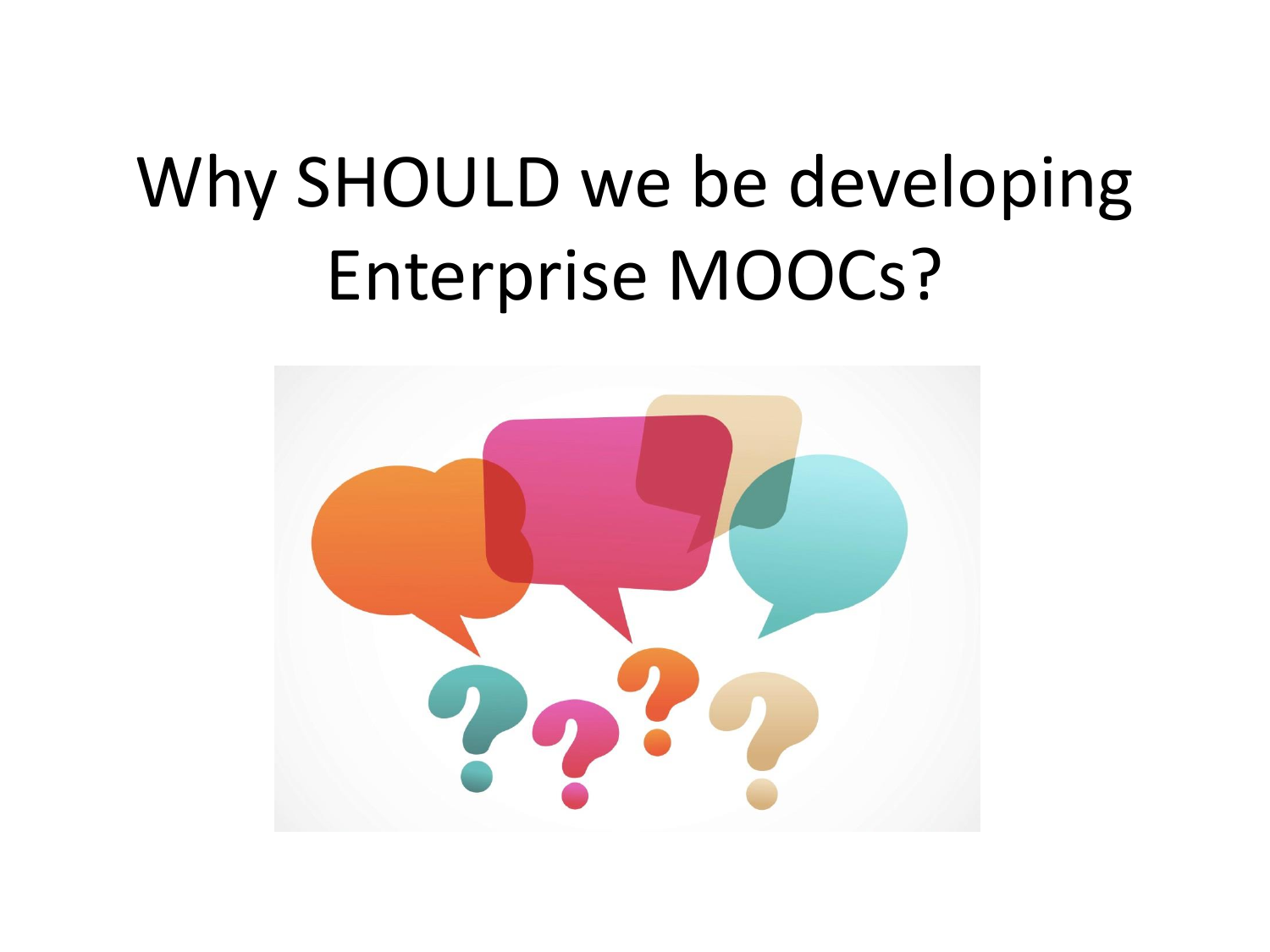# Why SHOULD WE NOT be developing Enterprise MOOCs?